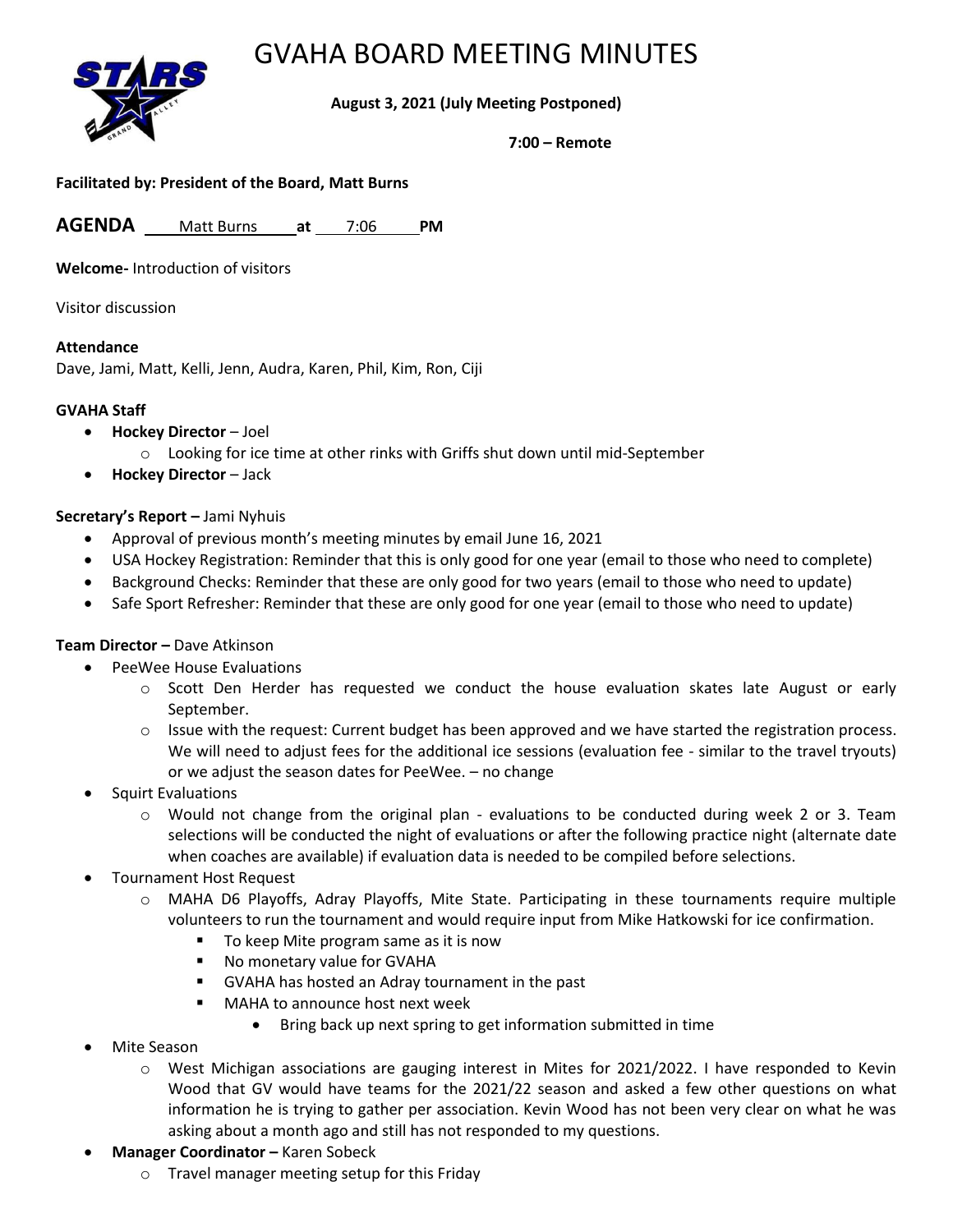# GVAHA BOARD MEETING MINUTES



### **August 3, 2021**

Page 2 of 3

- o To proceed with same schedule as last year
- o PeeWee time and weekday might change, Dave to get an update and send to Matt and Karen to communicate with all
- o Travel Team Association Fees \$550 per player Phil to confirm fees
- $\circ$  Jersey Delivery for Travel Team Audra has practice jerseys PeeWee and Bantam
- o Reserved Ice Time should be the same as last year
	- Tentative Schedule:

|                |                                                   | <b>Monday</b>              |                                                   | Tuesday                                                         | Wednesday           |                        |                                         | <b>Thursday</b>                              |
|----------------|---------------------------------------------------|----------------------------|---------------------------------------------------|-----------------------------------------------------------------|---------------------|------------------------|-----------------------------------------|----------------------------------------------|
| <b>Time</b>    | East                                              | West                       | East                                              | West                                                            | East                | West                   | East                                    | West                                         |
| 5:30           |                                                   |                            |                                                   |                                                                 |                     |                        |                                         |                                              |
| 6<br>6:30      | Squirt (10u)                                      | Power Skate 6-650          | Cl/Mites (6 & 8u)<br>545-650                      | PW A & AA (shared<br>and split 120min) 6-<br>7:30 <sub>pm</sub> | <b>Squirt 6-720</b> | pee wee H (2<br>teams) | Mites &<br><b>Fundamentals</b><br>6-650 | PW A & AA (120<br>shared and split)<br>6-8pm |
|                | 1, 2, 3                                           |                            |                                                   |                                                                 |                     |                        |                                         |                                              |
| $\overline{7}$ | <b>Squirt Pond</b><br>Hockey<br>Challenge         | $PW H (2 teams) 6-$<br>650 | Btm A & AA (shared<br>and split 120min) 7-<br>9pm |                                                                 |                     |                        | Btm A (full ice)<br>$7 - 750$           |                                              |
| 7:30           | <b>Squirt Pond</b><br>Hockey,<br><b>Challenge</b> |                            |                                                   |                                                                 |                     | <b>Btm House</b>       |                                         |                                              |
| 8              |                                                   | <b>Btm House</b>           |                                                   |                                                                 |                     |                        |                                         | <b>Btm AA 8-850</b>                          |
| 8:30           |                                                   | <b>Btm House</b>           |                                                   |                                                                 |                     |                        |                                         |                                              |
| 9              |                                                   |                            |                                                   |                                                                 |                     |                        |                                         |                                              |

|             | <b>Saturday</b>     |
|-------------|---------------------|
| <b>Time</b> | East                |
| $9:00$ AM   | <b>LTS</b>          |
|             |                     |
| 9:30        |                     |
|             | LTP&                |
| 10:00 AM    | <b>FUNdamentals</b> |
| 10:30 AM    |                     |
| 11:00       | <b>CI/Mites</b>     |
|             |                     |
| 12:00 PM    |                     |

- o Travel Billing Phil to setup a better direct route
- o Checking accounts for Travel signers Phil to send out
- o Update on Mites Managers Audra to update Jack and Joel

### **Treasurer's Report** – Phil Malnar

- Closing out June statements, once finalized will bring to board
	- Refunds through Team Snap having issues for a few families
		- o Need to get address for those individuals
		- o Phil to email again
		- o Kim to reach out to one family

### **Equipment and Merchandising Director Report** – Audra Atkinson

- House Fitting in Grandville Locker Room
	- o August 5th and August 9th from 6:30-8:00
	- $\circ$  Orders will be due by August 15<sup>th</sup>
- Apparel store will open in September for House Teams
- Mites sent a link for registration and fitting dates
	- o Ciji to get more info out for this